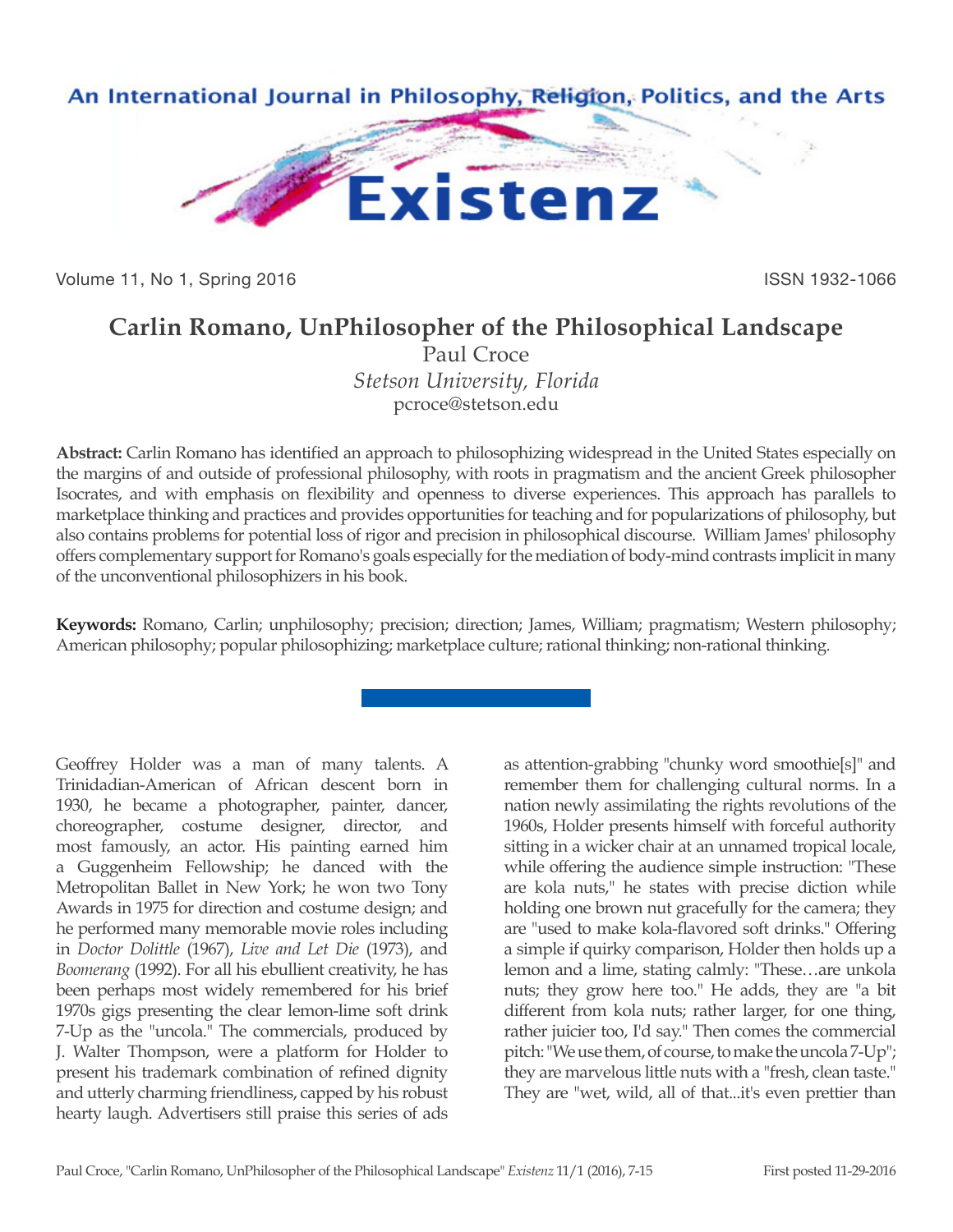a cola, nuttier than a cola."<sup>1</sup> Then the camera fades out while Holder leans back and wordlessly summarizes this whimsical drama with his joyful baritone laugh.

In gathering the astute and lively philosophical reasoning that circulates in American culture often without the name "philosophy," Carlin Romano is the Geoffrey Holder of philosophers, even if his advertisement for these outsiders, agitators, and philosophical lucubrators in many fields is rather larger than a 7-Up ad (the possibility still beckons for such a brief dramatization of this book!). In *America the*  Philosophical,<sup>2</sup> Romano presents a broad and crowded stage where philosophizing circulates in diverse fields; he offers fresh ideas, larger in fields of coverage, often juicier or at least with theories sometimes less disciplined than those cultivated among their uptown cousins in professional philosophy; and some might judge that this philosophizing is simply nuttier because not qualifying as true philosophy. Regarding this, Romano argues that philosophy is as important for its work in the culture as it is for its finer points of precision; or, to borrow some of Holder's words: "Just try making that" kind of cultural impact from mainstream professional philosophy, and you will not get as far as you can with the robust thoughts that have generally been ignored or dismissed as unphilosophy.

The seeming unphilosophy of *America the Philosophical* calls for attention, Romano explains, because it has offered flexible and practical thinking in the academy and throughout the culture, especially in our time, and because it has important philosophical precedents on the United States landscape and with a pedigree in ancient Greece, no less, in the philosophy of Isocrates. The particular ways of thinking in "America the Philosophical—the country, not the book" (*AP* 23) are therefore not so much non-philosophical as another way to be philosophical beyond the mainstream discourses of professional philosophy. Like the word "impressionism" that emerged in critique of paintings with vibrant scenes created using approaches that defied academic traditions for visual representations, the label "unphilosophy" describes a way of thinking that some might regard as beneath the standards of professional philosophy, but that Romano shows to be lively philosophical discourse. In particular, for his ambitious and sprightly book, Romano offers sturdy support for philosophizing often without the name, but with thinking that provides personal and cultural direction. And in support of his eclectic cast of characters, I also endorse his tacit suggestion that this primal orienting task for the study of insight and wisdom offers great philosophical importance, albeit often for different purposes, alongside the more formal philosophical task of achieving rigorous precision.

Romano's characters offer innovations that are at least rhetorical (in offering fresh ways to communicate the ideas of philosophers) and often in content as well (in supporting a turn away from dualism, which has dominated mainstream Western philosophy and the current philosophy profession). To these characterizations of Romano the supporter of philosophic innovation and defender of direction over exact analysis, I also add a warning and a suggestion. The warning is that this philosophical orientation circulates unabashedly in the marketplace, and that setting offers rewards but can also exact a price—a price that cultivation of some precision can help to remedy. And my suggestion is to give attention to some more points of linkage with the work and the example of William James who already plays a role in Romano's account; James not only lends support to the directional thinking that Romano spotlights, but also, he offers precursive ways to cope with the challenges it has faced.

## **Unphilosophy— A New Name with Abundant Precedents**

The term "unphilosophy" is a way to describe thinking outside of professional philosophy which is, nonetheless, philosophical in character. Philosophizing outside the discipline of philosophy also predates the formation of disciplines. Romano sets this philosophical tradition deep in the American grain. Before their philosophical expression, these ways of thinking had been predominant cultural traits, noticed by Hector St. John de Crèvecoeur, Alexis de Tocqueville and Frederick Jackson Turner, who observed that Americans are impatient with authority, more flexible than rule bound, tolerant of differences, eager to greet strangers without either deference or lordly superiority, and

<sup>1</sup> Geoffrey Holder, 7-Up commercial, c. 1970s, https:// www.youtube.com/watch?v=JinBKqSCSac; https:// www.youtube.com/watch?v=AXmc7DG4uu8; and Smosh, "Five Most Pointlessly Strange Ad Campaigns," http://www.smosh.com/smosh-pit/articles/5-mostpointlessly-strange-ad-campaigns; accessed June 11, 2016.

<sup>2</sup> Carlin Romano, *America the Philosophical*, New York, NY: Knopf, 2012. [Henceforth cited as *AP*]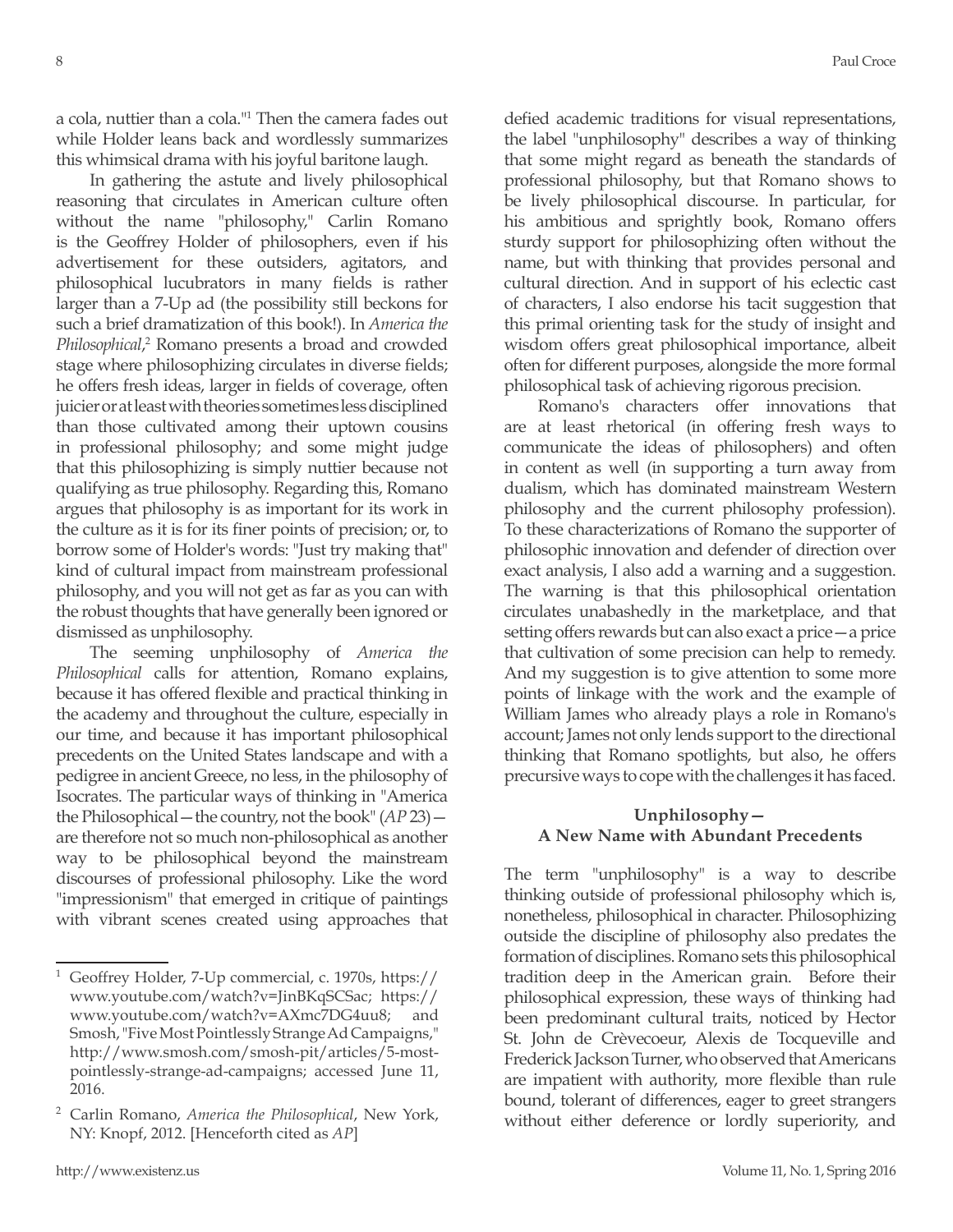ready to ignore contradictions, to avoid debates over fundamentals, and to shun dogmatic arguments. While Romano readily recognizes exceptions to these traits, which have included adherence to Constitutional rules, abundant examples of intolerance, and deep values debates, he is providing some patterns that provide a kind of template for thinking that has been not universal but fairly common in the United States. And indeed, the existence of freedom of speech and general tolerance have meant that there is wide acceptance of critical views, at least as measured by the relative lack of political violence. Members of defeated parties are not banished, imprisoned, or killed, but become the loyal opposition in minority positions. Romano places the figures he studies within this cultural tradition in dedicating his book "To all who seek to persuade without violence and dogmatism" (*AP* ix). In fact, the very lack of overt ideological warfare has actually invited cultural warfare: that more stylized conflict, even when conducted with intense drama and frustrating policy gridlock, is generally safe from political violence.

Romano detects this way of thinking, this philosophizing without the name, appearing notably in social commentaries, as well as in philosophy with strong social concerns and among philosophers ready to use their wares for purposes outside philosophy. His characters are "different on the surface" but "linked at their depths" in the shared "recipe" of his central theme. He identifies political theorist Michael Walzer as a critic "in defiance of the established powers," but without aloof alienation from the public; instead, he represents "the effective critic [who] remains within his community" (*AP* 57). So this philosophical social commentator uses the tools of philosophical thinking but wields them lightly to remain engaged with citizens untrained in the subtleties of academic philosophy. Romano also detects this philosophical recipe appearing among some contemporary professional philosophers. Social and political philosopher Lucius Outlaw grew up African American and poor in the Deep South; during the 1960s and 1970s, family and friends found his interest in philosophy puzzling, but then Outlaw himself found the mainstream analytical philosophy abstract and disconnected from the very concerns that drove him to philosophical inquiry. Romano quotes Outlaw, "folk are trying to figure out how to stop a war; people are trying to figure out how to get racial justice….I didn't come out of Mississippi to analyze sentences" (*AP* 35-6). Outlaw represents the convention-defying philosophy that Romano detects even in the academy, among not

only African Americans, but also Native Americans, women, and gays, as many philosophy professors use their inquiring minds to diagnose social ills embedded in habituated thinking, and wake up students and readers about ways to deal with them. Romano features Louis Marinoff who is trained in philosophy, but now applies that learning to philosophical counseling, which offers a philosophical approach to medicine and psychiatry. This interdisciplinary work has offered a chance to apply "philosophy's usefulness in everyday life" (*AP* 31), even though the mainstreams in his adopted field generally dismiss such philosophical counselors because they consider them "the least qualified" practitioners for offering patients substantial improvement (*AP* 30). His popular book, *Plato, Not Prozac*, sets out a sharp alternative view, yet Marinoff recognizes the need for a range of different approaches; his goal is to add the mental tools that philosophical inquiry can provide for people's therapeutic needs, by teaching "how the ideas of the world's great thinkers can shed light on the way [patients] live" (*AP* 28). Marinoff's work suggests the significant insights that can emerge when a philosophical approach is applied to other fields; his own work provides a broadened perspective on when and how to use the powerful tools of modern scientific medicine.

While these reaches of Romano's detection of philosophizing beyond conventional philosophy still remain within the academy, he presents still more dramatic applications of the philosophical in America. It is a strain of thinking suited to our times, when more people are not only thinking without formal philosophy language, but also thinking without books. No worries that "people don't read books much anymore," suggests cyber-libertarian John Perry Barlow who does not miss their sustained explanations, since books are more important as symbols of a line of thought; authors and advocates use them to "wave at one another as totemic objects" (*AP* 468). An array of cyber-skeptics counters his enthusiasm for the liberating power of the web with sharply contrasting interpretations of the virtual world, including worries about losses of freedom, increased security measures, and reduced employment opportunities, problems that they argue will emerge with increased reliance on technology. Enthusiasts and skeptics contend in sharp cyber-philosophy debates, largely taking place outside of academic philosophy, bringing the advocates of high technology with promises of ever-more prosperity and freedom of expression in our digital future, against those who warn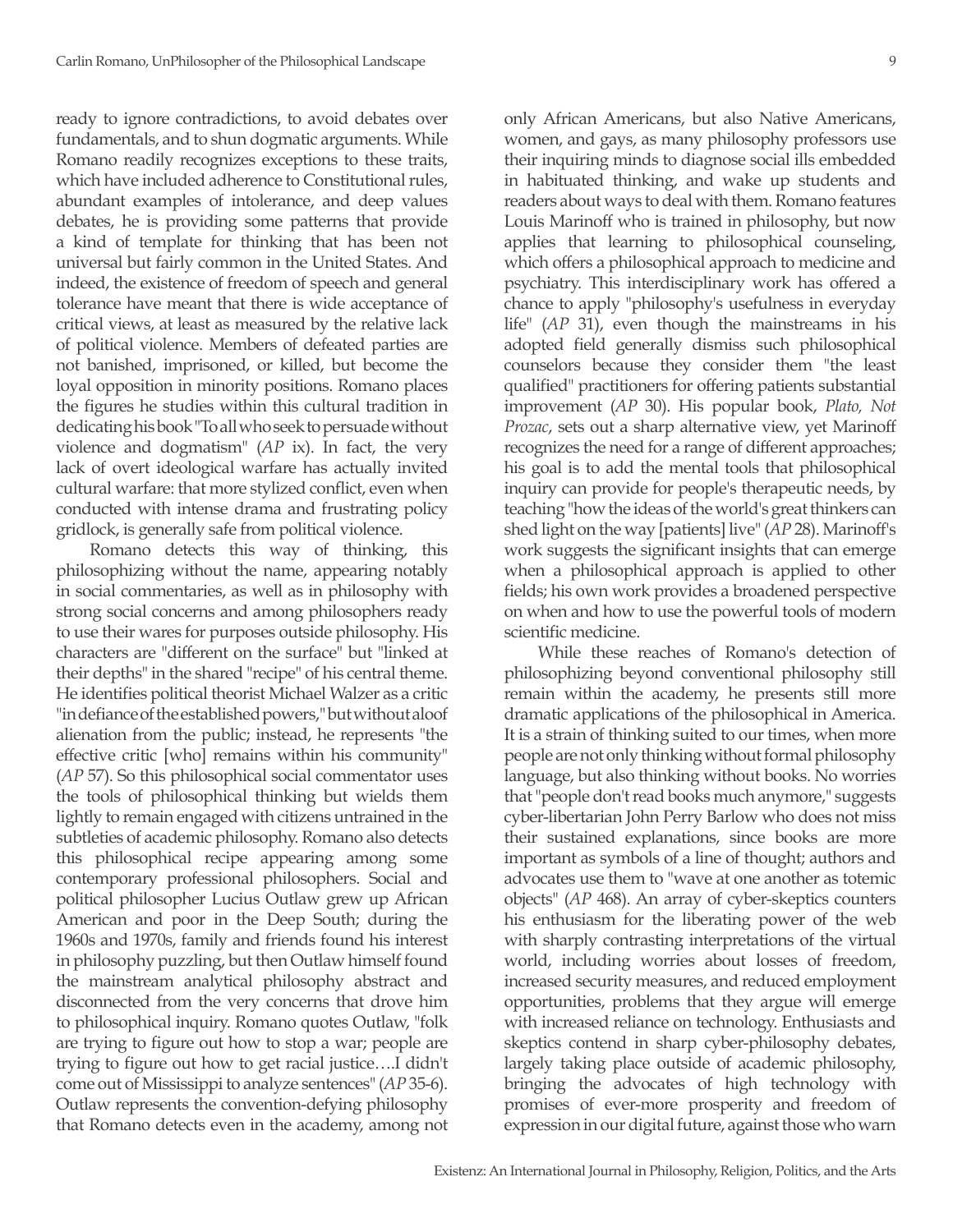us that those same trends will bring cultural conformity and power concentrated toward those who manage the flows of information.

These recent trends, both inside and outside of the academy, show philosophical vigor in tune not only with American culture, but also with the characteristically American philosophy of pragmatism. This is the central philosophical orientation of Romano's *America the Philosophical*, and pragmatism has likewise faced its own charges for being unphilosophical, for presenting ideas beneath the standards of professional philosophy. From the point of view of Romano's book, pragmatism is the impressionism of philosophy, a philosophical commitment to the consequences of ideas and their relations with practical experiences that strays from the standards of much professional philosophy. Romano readily claims pragmatism for "America the philosophical" in two ways: first, its theories put words on an already-present "tendency in American thought [for] openness to experience [and] resistance to cookie-cutter precision about the imprecise," that is, a philosophy geared toward recognition of the robust range of experience, a range not readily summarized in concepts; and second, the ideas of the pragmatists further amplified those tendencies, having won "a permanent hold over many American minds" (*AP* 76). John Dewey offered a bridge from the academy to the public in presenting philosophy as "a method, cultivated by philosophers, for dealing with the problems of men," his words for the problems of all people (*AP* 88). Romano also detects support for his cavalcade marching away from conventional philosophy even in the work of rigorous scholarship itself; biographies, in reporting on the human details that accompany thought, "give us philosophers with flesh on their bones" (*AP* 65). This awareness can reinforce Romano's intention to undercut the exalted positions of the philosophical few, and it supports his hopes to identify philosophy's usefulness.

Romano's unconventional philosophy has a still deeper history, in the emphasis on rhetoric in ancient philosophy generally and in the thought of the Greek philosopher Isocrates in particular. The Greeks admired rhetoric for its subtle intellectual sophistication and political potency, and Isocrates advocated philosophical reasoning that involved "public testing of ideas, expertise in discourse, [and] knowledge of culture" (*AP* 553). Ancient Greece was also home to a very different philosophical tradition, whose major figure, Socrates, emphasized the centrality of foundationalism; as James points out, it is this tradition that "made our philosophic language."<sup>3</sup> Through Plato, this philosophy became normative for philosophy especially in the Western philosophical tradition, with its emphasis on epistemology and expectations for finding certainty, and with its depiction of rhetoric as merely a poor form of knowledge or worse, a deceptive form of trickery. Romano presents bookends around the triumph of Western philosophy: in fourth-century BCE Greece, philosophy was a contested practice, and what would become the foundation of the Western tradition was just starting to gel, in opposition to competing sophists and rhetoricians. Romano detects a parallel historical moment today, with competing visions of philosophical ways of thinking now veering away from Western foundational assumptions. Isocrates, Romano suggests, is newly relevant for our times. While the Western tradition has come to associate Isocrates and rhetoric with shifty thinking and chaotic outcomes, Romano points out that the mainstream thinking has its own unfortunate baggage. He refers to Isocrates' translator George Norlin who links the Platonic quest for ideals and certainties to the political passion to dominate; and such imperialism breeds "hatred, wars, and an empty treasure" (*AP* 556). By contrast, Isocrates represents a path not taken, and a current opportunity. On that path, for Isocrates as for pragmatists from Charles Peirce to Richard Rorty and Jürgen Habermas, "right answers emerge from appropriate public deliberation" (*AP* 558), that which persuades people at the end of the road. In these philosophies as with America the philosophical "truth emerges from consensus—from decision as much as discovery" (*AP* 560). These modern philosophers agree with Isocrates: "development of judgment trumps acquisition of knowledge" (*AP* 550). As Romano recognizes, even though the reputation of Isocrates suffered within the field of philosophy, his influence endured in the tradition of the liberal arts, especially in his endorsement of *paideia*, which he envisioned for student learning, but also for the *polis* in general, where deliberative exchange guided by philosophical insight and consistent thinking can enhance civic life.

## **Warning: Engage with the Market and Be Wary**

Romano makes his case for philosophical thinking

<sup>3</sup> William James, "A World of Pure Experience (1904)," *Essays in Radical Empiricism*, in *The Works of William James*, gen. eds. Frederick J. Burkhardt, Fredson T. Bowers, and Ignas K. Skrupskelis, Cambridge, MA: Harvard University Press 1976, p. 44.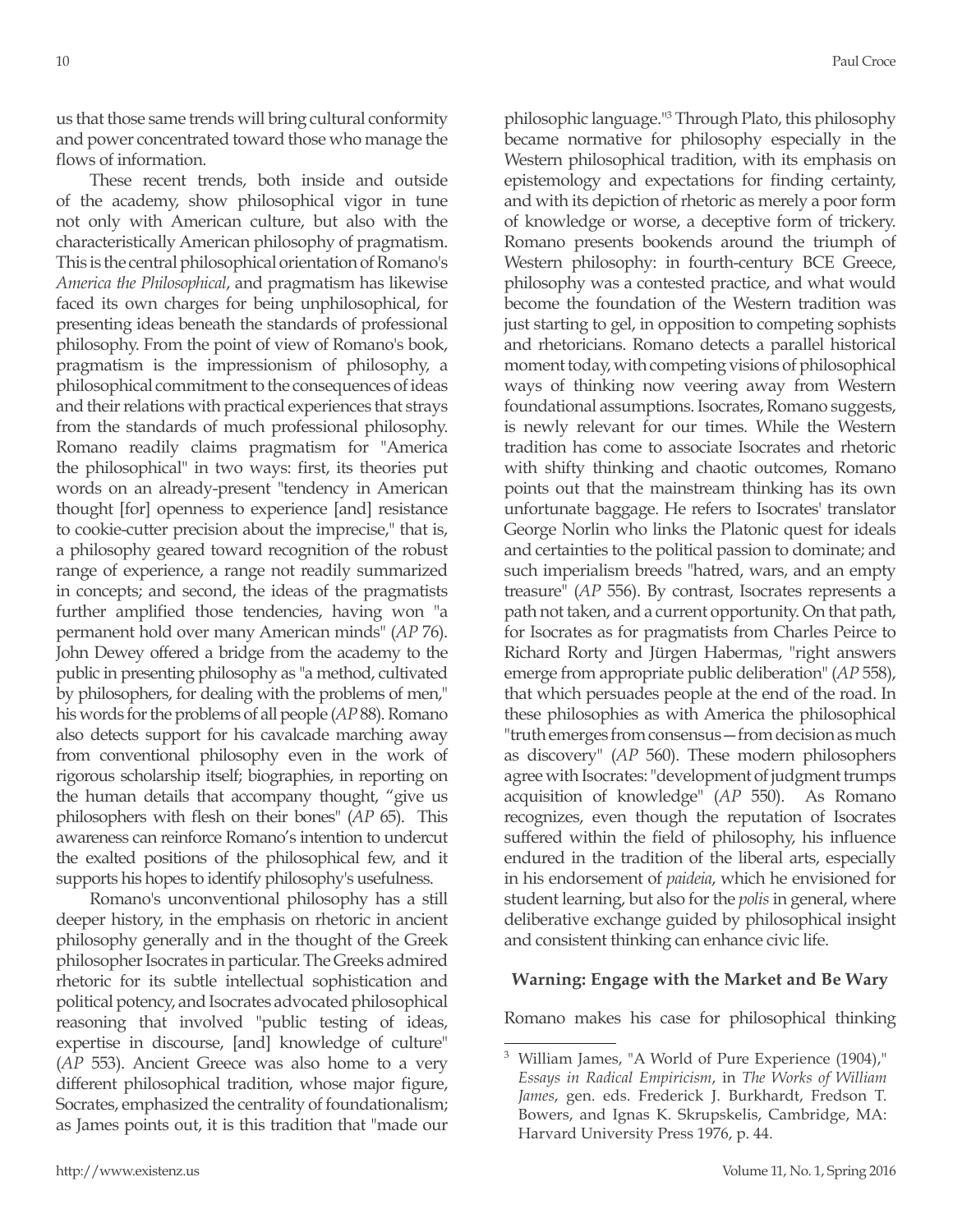taking place in the United States at the outer edges of the philosophical mainstream and beyond those professional boundaries. He finds support in the work of pragmatic philosophers, social commentators, and social outsiders; and he connects their work to a deep heritage in the rhetorical philosophy of Isocrates. The result is a book with compelling stories of philosophical thinking emerging far and wide. He presents his synthetic overview of American philosophy within the Western tradition as a report on the surprising amounts of deep reflection and inquiry emerging in unconventional forms within a nation at the margins of the metropole European world; but Romano goes further in claiming that the United States "towers as the most philosophical culture in the history of the world" (*AP* 6). He then offers a kind of scorecard of America's winning record because it "far surpasses ancient Greece, Cartesian France, nineteenth-century Germany or any other place one can name over the past three millennia" (*AP* 6). This attention-grabbing claim is not necessary to Romano's broader points about the presence and significance of the type of philosophical thinking that has been emerging at the edges of or outside of professional boundaries. Romano provides a clue to the character of his exuberant praise for the American philosophical achievement in his way of measuring that achievement: this is a nation with "an unprecedented *marketplace* of truth and argument" (*AP* 6, italics added).

The exuberance of Romano's claim and the domain of his assessments have invited criticism, which generally misses the deepest significance of his synthetic overview and account of philosophy on the margins of the mainstream. In his evaluation of the book, philosopher Larry Busk, for example, accepts Romano's invitation to examine the terrain of the marketplace of ideas in the United States, and finds that "openness, diversity, a hunt for evidence and information" simply "do not characterize the prevailing culture of the United States."4 Busk admits that the philosophical traits of Romano's focus can be found in this nation, but they are exceptions, which are "not particularly representative" (*AIN* 52). Therefore, Busk is ready to dismiss Romano's whole enterprise because he has "stretched the meaning of 'philosophy'"

(*AIN* 55). But such stretching is Romano's richest point, and it is one that does not require his most exuberant claims. Romano and Busk each pay most attention to different parts of American intellectual life, and then use those parts to define the whole. Romano focuses on the American tradition of participatory democracy, born in challenge to monarchy and in defiance of any form of deference, and ready to think with pragmatic flexibility when facing new experiences and challenges; this sounds like "Shangri-La" (*AIN* 58) idealism to Busk who characterizes the United States as "a geopolitical power [that] has devoted itself to the maintenance of the hegemony of capital" (*AIN* 59) and therefore is best understood not as a democracy but as an empire that "enforces its will through violence and coercion" (*AIN* 58)—and in this setting, claims to democracy serve to distract from the nation's true character. Each of these philosophical commentaries on American culture contain some truth, but only in part, because each points to a particular subculture; the deeper cultural point is that Romano's democratic pragmatic idealists are in constant tension with the militant, pro-corporate, religious right that worries Busk. As William James would say, each has "the legitimacy of…*some*" of the abundant whole, and "it feels like a real fight",<sup>5</sup> and in that contest, both narratives are important, both Romano's hopes and Busk's warnings. In fact, warnings akin to Busk's worries would provide a chastening addition to Romano's goals in identification of the way that philosophical thinking operates in the United States.

In noticing a common philosophical thread among disparate thinkers, Romano finds not only philosophers thinking outside the box of professional convention, but also philosophy in surprising places, including popular culture and on the web, with expressions ranging from the flippant to the earnest. The range of styles used contributes to his point: many different vehicles can convey directional insight. The founding editor of *Wired*, Kevin Kelly, identifies those who circulate regularly in cyberculture as inheritors of

<sup>4</sup> Larry Busk, "Anti-Intellectualism's Not Dead: Romano, Lysaker, and American Philosophy," *The Pluralist* 11/2 (Summer 2016), 49-63, here p. 52. [Henceforth cited as *AIN*]

<sup>5</sup> William James, "A Pluralistic Universe (1909)," *The Works of William James*, gen. eds. Frederick Burkhardt, Fredson T. Bowers, and Ignas K. Skrupskelis, Cambridge: Harvard University Press 1977, p. 41 (italics in original); and William James, "The Will to Believe (1897)," *The Works of William James*, gen. eds. Frederick Burkhardt, Fredson T. Bowers, and Ignas K. Skrupskelis, Cambridge: Harvard University Press 1979, p. 55.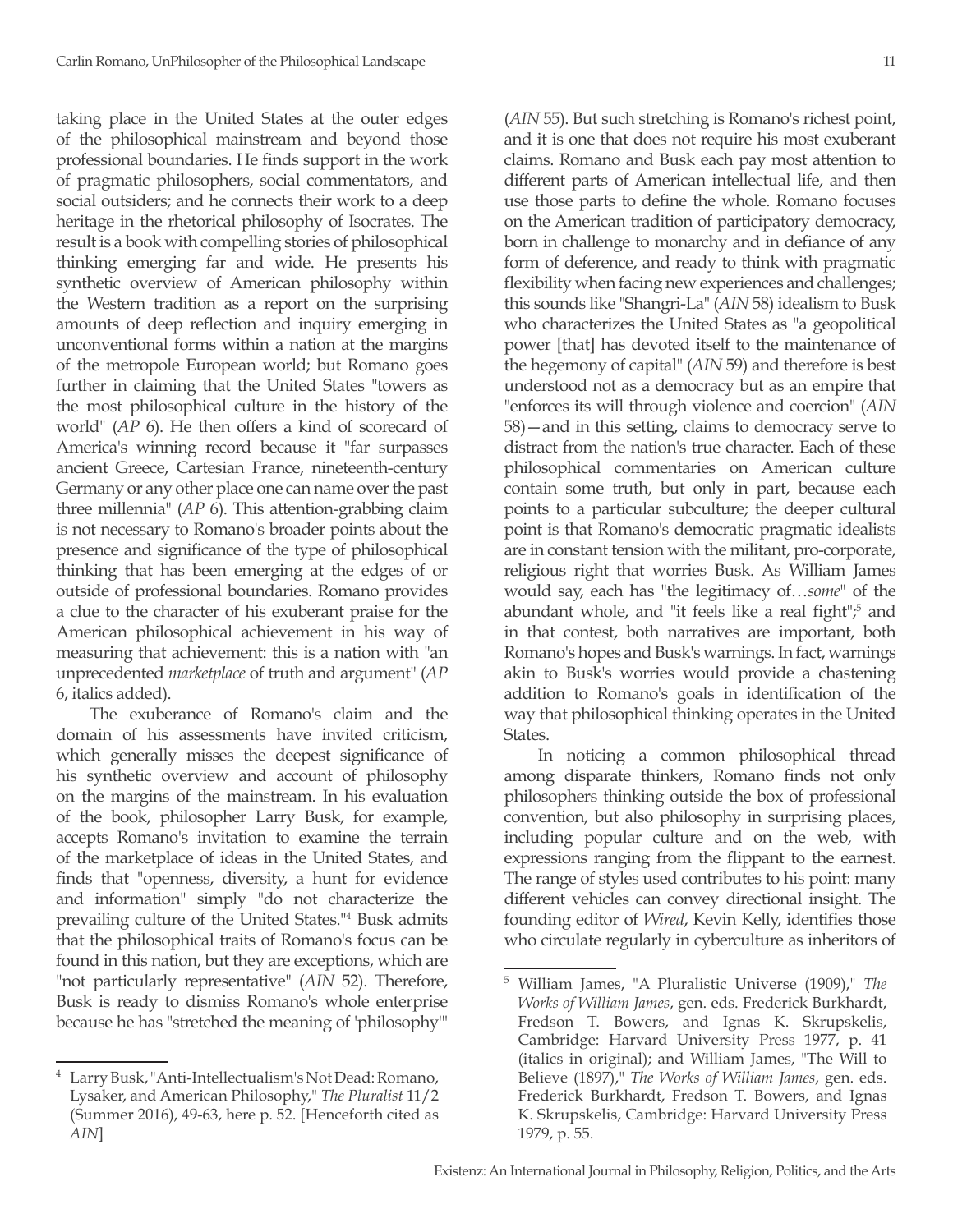the American frontier tradition whose thought did not dwell on philosophical precision; "still, they wanted to know if they were going in the right direction" (*AP* 475). In a similar way, advocates of cyber-philosophy have "tested hypotheses the way companies tested products" (*AP* 475).

This model for evaluation, along with the public appeal of many of Romano's figures, shows the depths of immersion in the market with this approach to philosophical thinking. This is part of the appeal of America the unphilosophical; many of its theoretical traits are ones that also characterize marketplace dynamics: flexibility, openness to change, resistance to absolutes, and popularity. A theory with wide accessibility is, in effect, one that has potential to grasp wide market share. Popularity is marketplace success. Reaching a large public audience calls for vividness and clarity; this kind of thinking can enrich philosophy. In addition, however, appealing to large numbers, with messages in tune with popular concerns, can hive off other measures of success or other kinds of quality. If market concerns become paramount, the favor of an audience can itself become the measure of quality; conformity to popular views can overshadow the quest for precision and rigor, and also other important philosophical qualities up to and including beauty, goodness, and even truth. So thinking in tune with the market can mean having to adapt to convention, and may even involve turning theories into commodities. It is not just popularizing philosophers who are subject to these pressures; as almost any teacher knows, the need to turn sophisticated theories into lesson plans can involve truncated explanations and appeals to audience interest rather than unalloyed pursuit of rigor or truth. Students, as the generally young microcosms of the public at large, can rest very content with broad and simple versions of complex subjects—contributing to another layer of "un" to unphilosophy. Appealing to this mindset is not a bad thing; in fact, we call it good teaching; and it plays a role in public outreach in general. Yet there can be philosophical significance lost in this pedagogical translation, and so too with philosophy conveyed for general public consumption; because philosophizing in the marketplace includes a spectrum, ranging from helpful clarifications to raw pandering for satisfying popular tastes, Busk's critiques about the pandering can serve as useful gadflies to Romano's hopes for public clarity. For all its virtues in practicality and relevance, theorizing that provides direction can often fall short in precision, rigor, and the

robust intricacies of whole pictures. Philosophizing for direction and philosophizing for precision often live in trade-off with each other, even as the Holy Grail of philosophical writing, speaking, and teaching is to retain both.

The rigor of formal philosophy generally has little market appeal, and it has sometimes served rigid hierarchy, but its carefulness and deliberate reckoning with complexity can also provide a bastion for standards of decency and justice. These are just some of the upsides of rigor, which are often overlooked in marketplace thinking. Rigor of analysis can serve purposes as enlightened and even radical as the informal philosophy that Romano celebrates. When philosophers of the formal type are "inclined to argue the fine points of life rather than accept them" (*AP* 38), those mental skills can appear irrelevant to the public because of their countless layers of subtle reasoning, but they can also be directed toward speaking truth to power by means of relentless investigation that can expose self-serving rationalizations and injustices. Witness the rigorous and engaged philosophy of Princeton Professor of Religion and African American Studies Eddie Glaude whose work, in cooperation with Harvard professor of philosophy and public intellectual Cornel West, connecting the philosophical resources of John Dewey to the African American experience, readily illustrates Romano's theme. Glaude applies Dewey's keen awareness of contingency to the precarity of African American lives in the United States; in West's words, the philosopher's "risk-ridden future<sup>16</sup> is no abstraction, but has been a concrete reality for this enslaved then segregated and often abused population. Glaude's pragmatism both makes use of African American contributions and challenges the current generation to confront and overcome the racebased "value gap…baked into [American] foundational principles"7 with his support of the Covenant Tours, town-hall meetings that are at once public outreach and philosophical tools for social change.<sup>8</sup>

<sup>6</sup> Cornel West, *Keeping Faith: Philosophy and Race in America*, New York, NY: Routledge 1993, p. 113.

<sup>7</sup> Eddie Glaude, *Democracy in Black: How Race Still Enslaves the American Soul*, New York, NY: Crown Publishing 2016, p. 9.

<sup>8</sup> Eddie Glaude, *In a Shade of Blue: Pragmatism and the Politics of Black America*, Chicago, IL: University of Chicago Press 2007, p. xiii.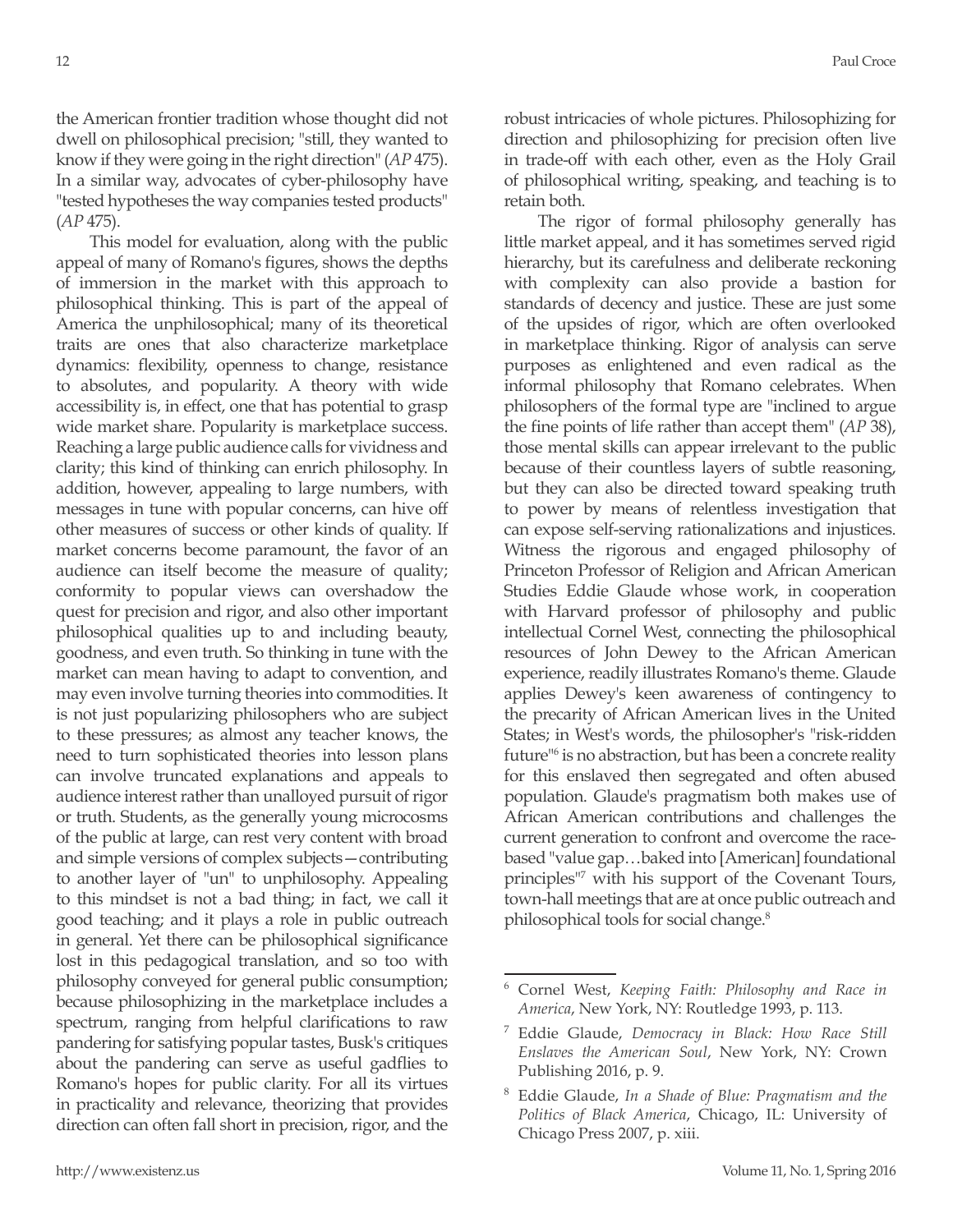## **Philosophizing in the Key of William James**

Romano characterizes the United States in its philosophical expressions as "a place where the battle between dogma and doggedness in seeking answers never ends" (AP 23); this summary phrase points to professionals using mainstream philosophic discourse to inquire with precision in pursuit of definite answers (characterized here as "dogma"), by contrast with countless others outside the mainstream who philosophize without delivery of certainties but instead present ideas with dogged pursuit of useable answers that are themselves changeable and contingent. To capture the sprightly sense of experimentation that Romano is detecting on the American strand, I suggest a supplementary phrase, another alliteration, for depicting American culture: a place where the tension between definiteness and desire about experience never ends. This captures Romano's detection of appetite in America the philosophical, with desire for direction and relevance driving the hunger for challenging the definiteness of tradition and precision even as many still find change distasteful, and with desire driving the swerves of flexibility and contingency in the ranges of philosophical discourses he depicts. And there is a deep philosophical reason why that type of philosophizing happens outside of formal channels: thinking related to desire has not received as much attention as rational thinking in the Western tradition. While mainstream philosophy has operated comfortably with dualisms of body and mind, and other ways of segregating pairs of material and immaterial dimensions of life, the characters living and thinking with America the philosophical do not so readily divide. This is a philosophical turf that includes not just desires, but also intuition, subjectivities, sentiments, assumptions, presuppositions, and tastes. During the seventeenth-century scientific revolution, with a swerve away from mainstream philosophical emphases, Blaise Pascal called these "reasons [of] the heart";<sup>9</sup> in recent years, Catherine Elgin has pointed to the role of such non-rational forms of thought in the formation of metaphors and the framing of hypotheses which are "not only widespread in science, they are often ineliminable,"<sup>10</sup> especially for organizing information

and "afford[ing] epistemic access to…features salient" for any particular inquiry (*AAU* 7). Just as Elgin "admits within epistemology's purview" non-rational forms of thought that conventionally "do not belong,"11 so too many of the philosophical thinkers under Romano's purview consider these dimensions a part of thought rather than just thought on holiday or corruptions of true philosophy; as Elgin puts it, these thoughts are not "mere…embellishment" (*AAU* 5). The thinking that Romano has gathered suggests a philosophical path for mingling of conventionally contrasted rational and non-rational forms of thought.

Romano includes William James within his cavalcade of unconventional philosophies. Even before James expressed the "magisterial thumbnailing of American common sense" (*AP* 75) that would earn him and other pragmatists entry into Romano's book, James developed a philosophy based on his study of psychology. He described his "Sentiment of Rationality" (1879) as a "Psychology of Philosophizing,"<sup>12</sup> which began with his observation that there are many different philosophical positions, each sound and coherent in itself, even as each also exists in sharp contrast with other philosophies. Within those different philosophical domains, there are admirable, even extraordinary, philosophical theories full of deep knowledge, sophisticated reasoning, and precise expressions. Each philosophical achievement encounters other theories often of similar stature, which rest on strikingly different assumptions, each with its own inward character of thought, often never verified, and generally difficult to express. James calls the resting places supporting each theory the sentiments of rationality, which are the subjective marks that make each philosophy seem to be a rational conception from that person's point of view; each sentiment of rationality then serves as the starting point for theorizing in that domain, and each grants the feeling of sufficiency for that theorist and for all who share similar assumptions. James is proposing that whole edifices of philosophy, ideology, and values commitments are built upon subjective cravings for particular rational positions hence the elegant oxymoron in his title: the sentiments

<sup>9</sup> Blaise Pascal, *Thoughts*, transl. William F. Trotter, New York, NY: Collier & Son 1910, # 277.

 $10$  Catherine Z. Elgin, "Art in the Advancement of Understanding," *American Philosophical Quarterly* 39/1 (January 2002), 1-12, here p. 5. [Henceforth cited as *AAU*]

<sup>11</sup> Catherine Z. Elgin, *Considered Judgment*, Princeton, NJ: Princeton University Press 1996, p. 168.

<sup>12</sup> William James, "Notes for 'The Sentiment of Rationality' (1879)," in *Essays in Philosophy*, eds. Frederick H. Burkhardt, Fredson T. Bowers, and Ignas K. Skrupskelis, Cambridge, MA: Harvard University Press 1978, p. 359.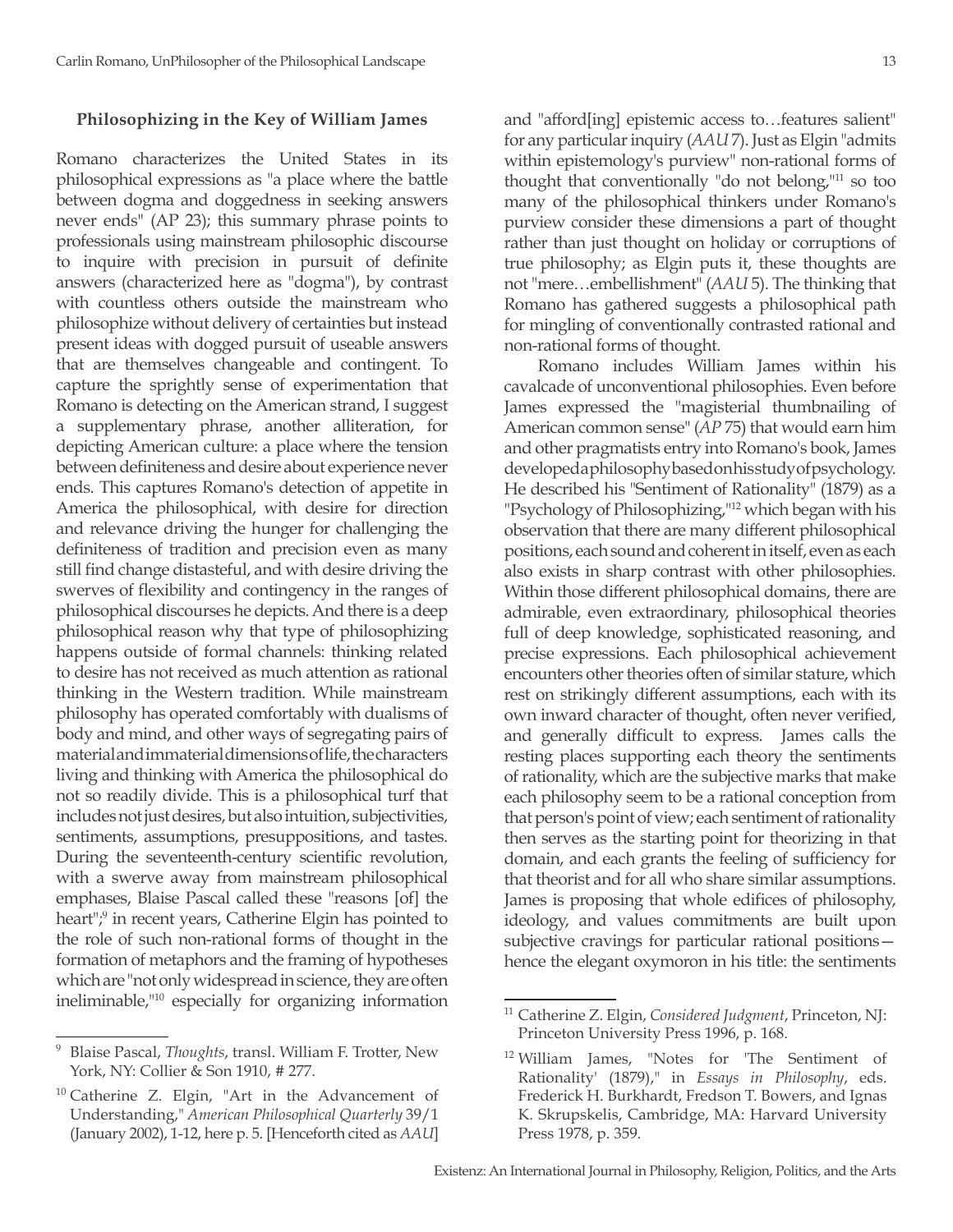that shape the attention to and selection of the facts and points of view that support particular rational philosophical positions. Why this should be, he noted in recognition of the advocates for philosophical precision in his time, cannot be said with any scientific definiteness, but it is quite sufficient to present it as an empirical fact. This philosophy coincided with James' research in the psychology of selective attention which formed the basis for his proposition that each sentiment of rationality generates a particular field of focus while ignoring other parts of the same pool of empirical facts, even while a thinker with other theories built upon other sentiments of rationality might select those ignored qualities or other different qualities based upon different centers of attention.

Since the time when the thought of Socrates became the norm for Western philosophical reasoning, what Romano calls Plato's "public relations triumphs" (*AP* 18), formal philosophy has often held sentiments at bay, generally labeling them non-philosophical—the original unphilosophy indeed. The works that Romano cites display striking contrasts with the Socratic tradition in philosophy, and James' ideas offer still more philosophical weight to the philosophizing that Romano celebrates. Here is an example of how James' ideas can reinforce and amplify Romano's points. Romano wrote *America the Philosophical* in 2012; James wrote *Varieties of Religious Experience* in 1902. If James had had the benefit of the more recent book, he might have called his book "Popular Religions the Truly Spiritual," to display his focus on forms of religiosity often emerging without mainstream institutional support, which he then examines to find depths of subliminal psychology with spiritual dynamism. In doing so, James also welcomes a marketplace of thinking about a large array of religiosity to be taken seriously, even when outside of ecclesial structures, just as Romano calls for us to take seriously the vast amount of philosophizing happening by other names often outside of institutional philosophy. But James does not just welcome the array uncritically; he also urges consideration of the gravity of the positions being expressed; he judges that authentic religion "says 'hush' to all vain chatter and smart wit." For James' popular religions, as it could also apply to Romano's philosophical, this means sorting for expressions that offer the most gravitas, which means not just seriousness of character, but also plausibility of direction through the thicket of choices that modern culture and its surging market of intellectual propositions provides. Romano's philosophical Americans should be judged,

as with James' own array of spiritual beliefs, not on how unphilosophical or popular they are, but by their fruits, based upon whether they lead to sound character, helpful insights, and important directions.<sup>13</sup>

James also suggests a way to sort through the abundance, with a criterion that could serve us well in our kaleidoscope of culture that Romano has identified for its "rough-hewn implementation" (*AP* 23) of philosophy. James offers a distinction that partakes of the advice in the epigraph quotation that Romano uses to guide his own book, with James urging, "The important thing is that our judgments should be right, not that they should observe a logical etiquette" (*AP*  xi). In the 1875 book review where James wrote these words, he anticipates his "Sentiment of Rationality" in saying there is "vital heat…a brute blind element in every thought" before being "reflected on."14 Far from thinking of non-rational desires in contrast with reasoning, James presents these sentiments as the great asset of human reasoning because they provide the power of judgment, with the ability to sort through vast amounts of information to enable the identification of the part most significant for the purposes at hand; as he explains in his *Principles of Psychology*, "in reasoning, we pick out essential qualities."15 While other philosophies set standards based on precision, this suggestion for direction is based on sound judgment; what it loses in data-driven or formal exactitude, it gains in ability to focus with deliberate purpose based on sound reasoning, whose degree of quality surely needs constant vetting by peers and critics. With this, James' ideas draw upon the thinking of fellow pragmatist Peirce in calling for each community of inquiry to provide a "constant tendency…to correct itself" (*POP* 984) in order to refine theories on their paths toward ever-truer understanding. James' point is not for

<sup>13</sup> James, "Varieties of Religious Experience (1902)," in *The Works of William James*, gen. ed. Frederick J. Burkhardt, Fredson T. Bowers, and Ignas K. Skrupskelis, Cambridge, MA: Harvard University Press, 1985, pp. 25 and 39.

<sup>14</sup> William James, "Review of George Henry Lewes, Problems of Life and Mind (1875)," in *The Works, 15, Essays, Comments, and Reviews*, gen. ed. Frederick J. Burkhardt, Cambridge, MA: Harvard University Press 1987, p. 307.

<sup>15</sup> William James, "Principles of Psychology (1890)," in *The Works, 11, Essays in Psychology*, gen. ed. Frederick J. Burkhardt, Cambridge, MA: Harvard University Press 1983, p. 956. [Henceforth cited as *POP*]